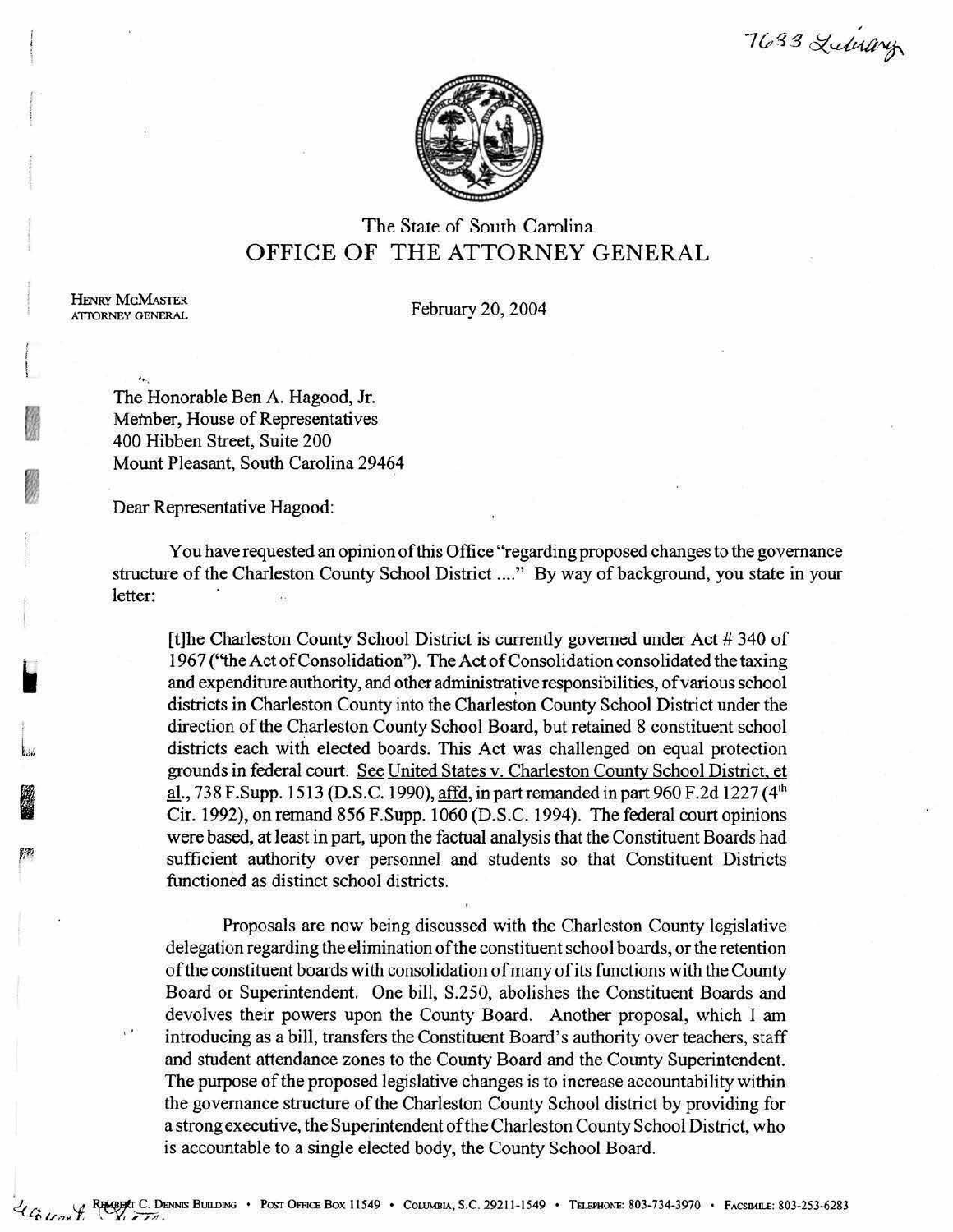The Honorable Ben A. Hagood, Jr. Page 2 February 20, 2004

**i** 

**I** 

Your question, as you have presented it, is the following:

[w]ould legislation that eliminates the Charleston Constituent School Boards, or reduces their authority over students and school personnel, jeopardize, in any way, the "unitary status" of the Charleston County School District and thereby lead to a reanalysis by the federal courts of whether the structure and actions of the Charleston County School District violates any equal protection rights, or any other constitutional or statutory rights?

You have forwarded to us for review a comprehensive legal memorandum prepared by Ms. Patricia A. Brannan, Partner in Hogan and Hartson, L.L.P., Washington, D.C., which addresses the question you have raised. Therein, Ms. Brannan concludes that legislation restructuring the Charleston County School District along the lines referenced in your letter would not jeopardize the District's current legal status, or "pose a significant risk that county-wide school desegregation would be required in Charleston, South Carolina." In Ms. Brannan's opinion, "the case law does not lead us to expect a change by the South Carolina General Assembly in the governance of the Charleston School District would lead to a school desegregation challenge by the United States Department of Justice." In addition, we have been provided a wealth of helpful materials by Neil C. Robinson, Jr., attorney, regarding recommendations for restructuring the governance of the Charleston School District. Subsequent to your request, Representative John Graham Altman notified this Office that he makes the same request for an opinion.

### **Law I Analysis**

#### **House Bill 4164**

House Bill 4164 has been presented to us as one alternative for amending act No. 340 of 1967. Pursuant to House Bill 4164, the following changes in the governance of the Charleston County School District would result:

- (1) the Superintendent of the Charleston County School District would now possess the responsibility for hiring all necessary personnel. Included would be principals and teachers. The School Board would select the Superintendent and determine the qualifications therefor;
- (2) The Charleston County Board of Education would determine the policies and direction of the District and require accountability of the Superintendent;
- (3) The constituent school districts would no longer determine student assignments, but this would be done by the Charleston County Board of Education;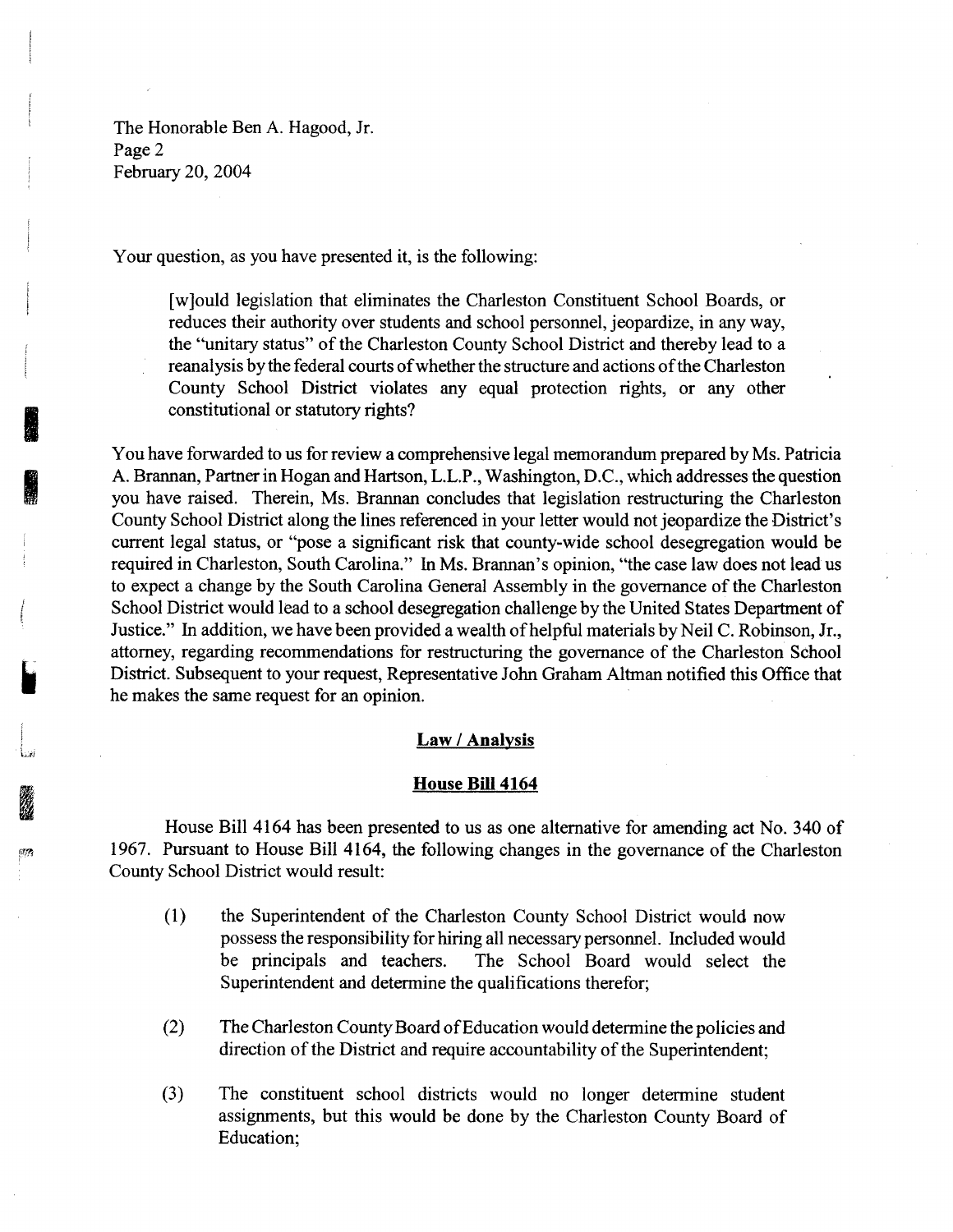The Honorable Ben A. Hagood, Jr. Page 3 February 20, 2004

I

 $T_{\rm \star}$ 

**I** 

If I:

~ I

(4) The trustees of the constituent boards would possess only limited responsibility, including student discipline, bus transportation and safety. The constituent boards would, in the future, act merely as advisory boards to the Charleston County Board of Education.

Other bills may also be introduced all of which give greater authority to the Superintendent and less power to the constituent districts.

#### U.S., **et al. v. Charleston County School District, et al.**

As you indicate in your letter, the case of U.S., et al. v. Charleston County School District, et al, 738 F.Supp. 1513 (D.S.C. 1990), affd. in part, remanded in part, 960 F.2d 1227 (4<sup>th</sup> Cir. 1992), on remand, 856 F.Supp. 1060 (D. S.C. 1994) is pivotal in answering your question. Thus, a brief review of Judge Blatt's comprehensive order and the background leading up to that order is necessary.

Litigation to desegregate Charleston schools was first filed in 1962 in Brown v. School Dist. No. 20, Charleston, 226 F.Supp. 819 (E.D.S.C. 1963), <u>affd</u>., 328 F.2d 618 (4<sup>th</sup> Cir. 1964), <u>cert</u>. <u>den</u>., 3 79 U.S. 825 ( 1964 ). In that case, the District Court determined that "the [Charleston] school system is completely segregated," and that "[a] dual set of attendance area lines exist ...." 226 F.Supp. at 825. The District Court thus ordered remedial action, and the Fourth Circuit affirmed the District Court's order.

While this desegregation case was pending, the General Assembly enacted Act No. 340 of 1967, known as the Act of Consolidation for Charleston School District. Act No. 340 consolidated the District and bestowed certain administrative and fiscal authority thereupon. The eight previously existing school districts in Charleston County were designated as "constituent districts." These socalled "constituent districts" maintained general authority over faculty and student assignments and student discipline within the particular constituent district.

In 1981, the United States sued the Charleston School District and a number of state officials alleging a failure to eliminate a racially segregated school system in Charleston County. The United States alleged that "[t]he public schools in Charleston County are substantially segregated by race and that such segregation was "... the result of intentionally discriminatory legislative and administrative actions ...." See, United States et al. v. Charleston County School District et al., supra, 738 F.Supp. at 1516. In 1983, the Court denied defendant's motions to dismiss and permitted certain other plaintiffs to intervene. The plaintiff-intervenors made "substantially the same allegations as were set forth in the United States' complaint." Id. Trial commenced October 6, 1987 and, allowing for a number of breaks in the trial schedule, finally ended on September 27, 1988.

The United States argued that Act No. 340 should be disregarded in desegregating the District. The defendants denied any intentional discrimination and argued that the de jure segregated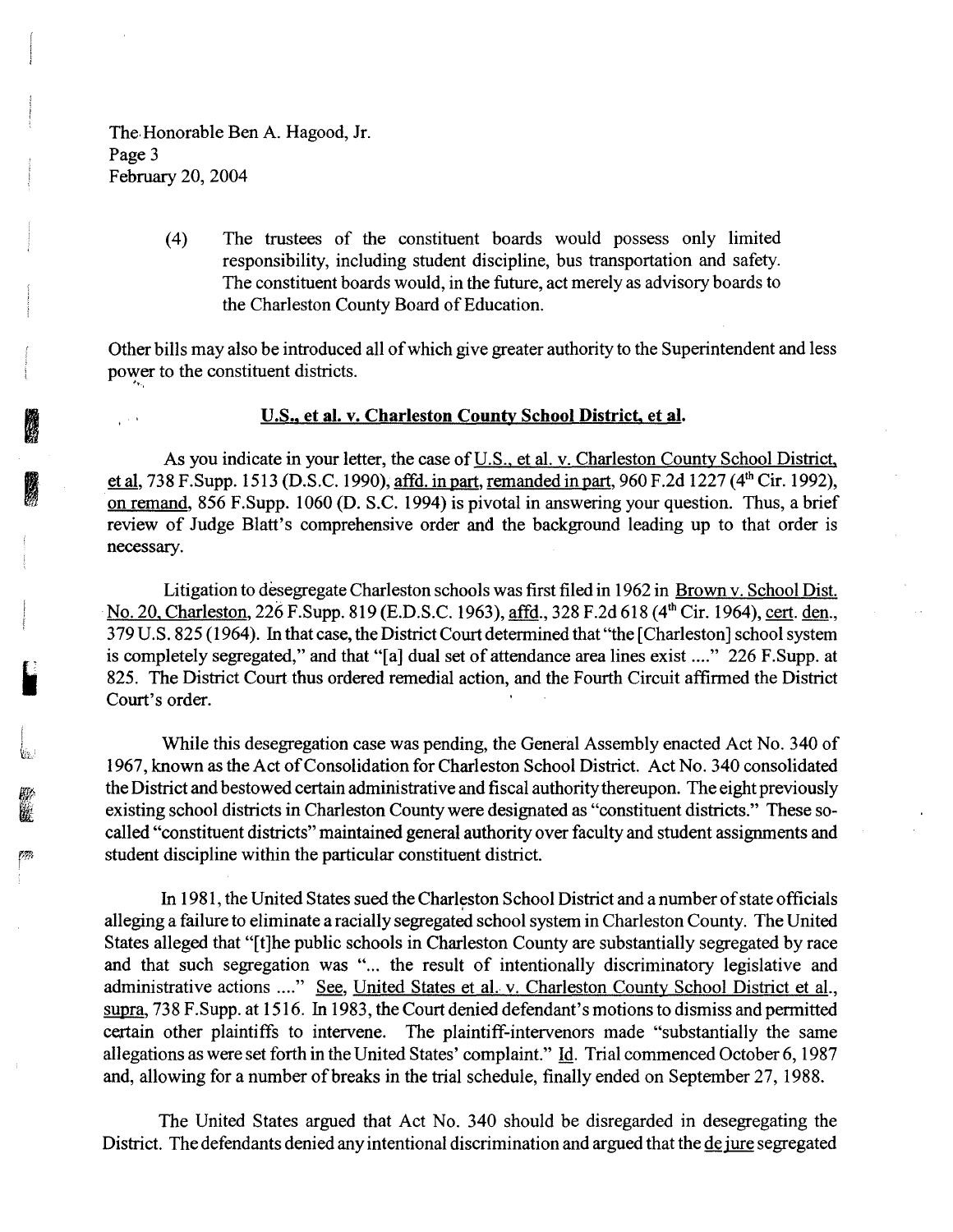The Honorable Ben A. Hagood, Jr. Page 4 February 20, 2004

**INSTEAD OF STREET** 

**INSTEAD OF** 

system had been fully removed. Defendants thus sought a declaration from the Court that Charleston School District had been completely desegregated, and that the District be declared a "unitary" school district.

On June 5, 1990, Judge Solomon Blatt issued his Order. Judge Blatt ruled that, while plaintiffs were entitled to a presumption that current racial disparities are causally related to segregation, plaintiffs also possessed the burden of showing that Act 340 violated the Constitution because every duly enacted state statute carries a presumption of constitutionality. Accordingly, in his Order dismissing Plaintiffs' action, Judge Blatt upheld Act No. 340 – which currently governs Charleston County School District-as constitutional against plaintiffs' Equal Protection attack. The Court concluded that, while the Act demonstrated a limited discriminatory effect in operating Charleston County schools, Act No. 340 of 1967 was enacted without any discriminatory intent. In the view of the District Court, the Charleston County School District and each of its constituent districts were fully desegregated, and thus the Court held that the School District had· achieved unified status.

In effect, Judge Blatt concluded that the 1967 Act, with its system of eight constituent school districts had, on balance, benefitted the School District in the desegregation and educational process. The District Court found that

[i]n this case, we do not start from a de jure segregated system. Despite plaintiffs' argument to the contrary, the eight constituent districts, with boundaries identical to what they are today, existed well before 1967 and, in fact, all of them had passed reviews by the Office of Civil Rights. In the eight school districts – (predecessors to the constituent districts)- segregation has been eliminated to the extent that it can be – therefore **Brown** [v. Bd. of Ed. 347 U.S. 483, 74 S.Ct. 686, 98 L.Ed. 873 (1954)] is not implicated.

In conclusion, ... the court finds that to the extent Act 340 changed the educational organization of Charleston County, its changes were beneficial, especially to the rural, predominately black areas of the County. The primary complaint of plaintiffs is that Act 340 did not make more substantial changes. The General Assembly, however, was under no duty to change the existing school system to provide for more centralized teacher hiring and more centralized control over student assignments. Although they were under no affirmative duty to change the existing system, this court does find that if the Act had effected wholesale changes in attendance zones, a slightly more integrated school system could have resulted. Since the General Assembly was not required to further expand their changes in the CCSD under the constitutional mandate of Brown, this court finds that the defendants have fulfilled their duty to eliminate the dual system that existed in Charleston County prior to 1954. Based on the foregoing, it is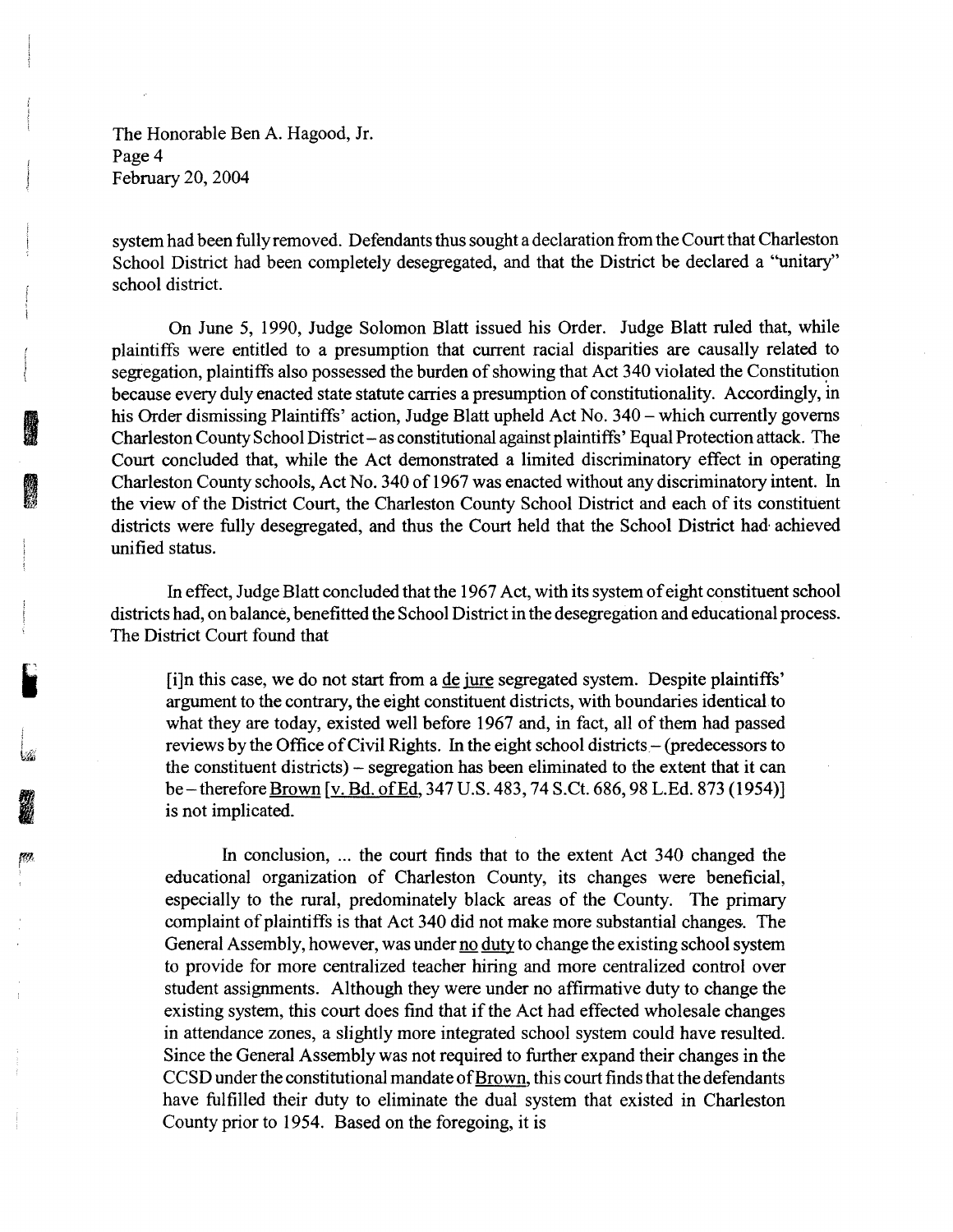The Honorable Ben A. Hagood, Jr. Page 5 February 20, 2004

> Ordered, that within the Charleston County School District, there is, and has been, a unitary school system;

> Further Ordered that this action shall be dismissed and the Clerk shall enter final judgment for the defendants;

738 F.Supp. at 1542-1543.

**INSTEAD** 

**INSTANTA** 

f **\*** 

I'

While the District Court viewed Act No. 340 of 1967 as by no means ideal, Judge Blatt elaborated at some length as to the beneficial effects which the legislation provided. In the District Court's judgment, "... without the Act 'the rich would be richer' and 'the poor would be poorer'." The Court determined that this "... departure from normal practice [8 constituent school boards] has led to an improved school system which has led to further desegregation, not less." Id., at 1525. "To the extent that there was a departure from normal procedures in this case," wrote Judge Blatt, "it was to overcome possible racial bias, not to facilitate the enactment of racially discriminatory legislation." Id. Although not ideal, the enactment, by leaving teacher and student assignments in the hands of the eight constituent school districts was, in Judge Blatt's view, constitutionally valid, because "neither the State nor the CCSD [Charleston County School District] were under any duty in 1967 to consolidate or manage the eight school districts in Charleston County." Id., at 1527.

Judge Blatt rejected plaintiffs' argument that their establishment of'" current disparities'" in the racial composition of schools throughout the District violated the Equal Protection Clause. Plaintiffs contended that "there are a number of disproportionately black and white schools within the CCSD when the schools are evaluated with reference to the total percentage of black and white enrollment in the CCSD." 738 F.Supp. at 1533. Faculty assignments were similarly racially disproportionate, the plaintiffs argued. The District Court disagreed. The Court concluded that, while the makeup of student and faculty in certain schools might be racially disproportionate if measured against the District as a whole, such composition was to be evaluated not against the entire District, but against the particular Constituent District in which the school was located. Judge Blatt wrote:

... the court has determined that student assignments and faculty assignments at each school should not be compared to the racial makeup of the student enrollment and faculty in the entire County  $-$  (as plaintiff  $-$  intervenors and the United States contend)- but should be compared with the racial makeup of the student enrollment and faculty in each Constituent District in which the school is located  $-$  (as defendants contend). In more specific terms, the +- 20% standard enunciated in Adams v. Weinberger, 391 F.Supp. 269 (D.D.C. 1975), or the +-15% guideline used by plaintiff-intervenors' expert witness, Dr. Gordon, should not be applied against the percentage of black students in the entire County in determining whether individual schools are substantially racially balanced but should be applied against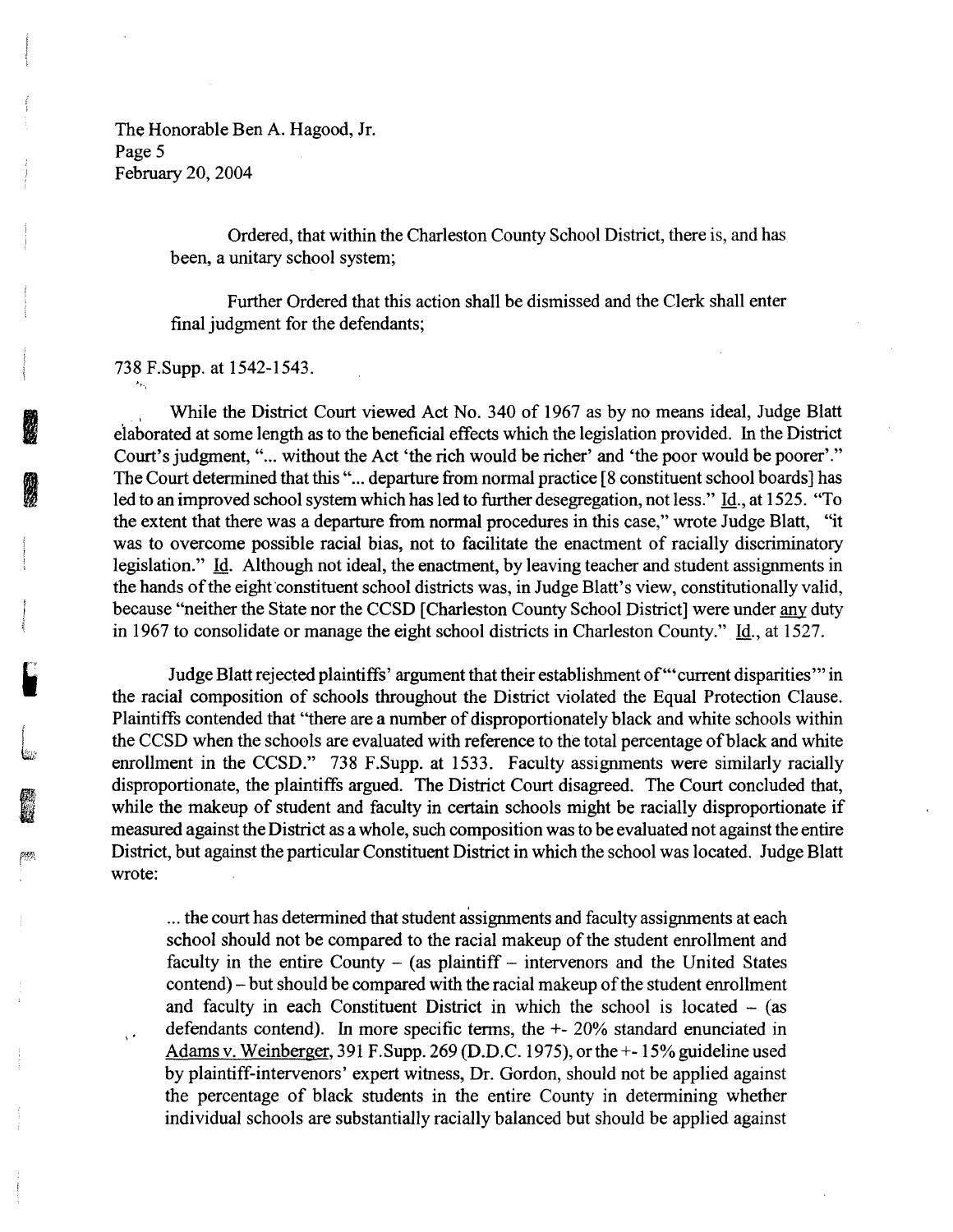The Honorable Ben A. Hagood, Jr. Page 6 February 20, 2004

> the percentage of black students in the Constituent District from which student assignments to that particular school are made.

## Id.

I

lu;

**IDENT** 

I

The Fourth Circuit Court of Appeals, in large part, affirmed Judge Blatt's order. In the view of the Court of Appeals, Judge Blatt was correct in evaluating whether each constituent district was properly desegregated rather than requiring each constituent district to reflect the racial makeup of the Charleston County School District as a whole. The Fourth Circuit found that

[t]he district court rulings that the eight constituent districts are separate and distinct and that Act 340 was not enacted with discriminatory intent are AFFIRMED. Because all parties concede that each of the eight constituent districts is currently operating unitary schools, no further duty to desegregate exists.

960 F.2d 1227, at 1234. Nevertheless, the Fourth Circuit remanded the case to the District Court with respect to the question of interdistrict transfers. The Court's reasoning for the remand was the following:

[w]e also think it would be wise for the district court to clarify precisely what constitutes, and has constituted, a valid reason for an interdistrict transfer between the eight districts in Charleston County. This clarification, along with our instruction that racial considerations are accorded no weight  $-$  either pro or con  $-$  in a transfer request, will help alleviate future controversies.

We emphasize that our holding here is narrow. Where the sole motive behind a request to transfer between constituent districts is racial integration, that request may properly be denied as there is no foundation to grant it. Where a transfer request is premised upon a valid reason and, also, a desire to integrate racially, that part of the request premised upon racial integration is accorded no weight and consideration shall be accorded only to the valid reason. While a desire to integrate is not a sufficient reason to require a transfer approval, it may not be a reason to deny an otherwise valid transfer request. We leave to the district court to clarify what is a valid reason for an interdistrict transfer, and request precision in that definition.

# 960 F.2d at 1236.

In addition, the Fourth Circuit spoke to the validity of Judge Blatt's recognition of the importance of the eight constituent school districts in Charleston County. Noting that Judge Blatt's findings were factually supported, the Court stated: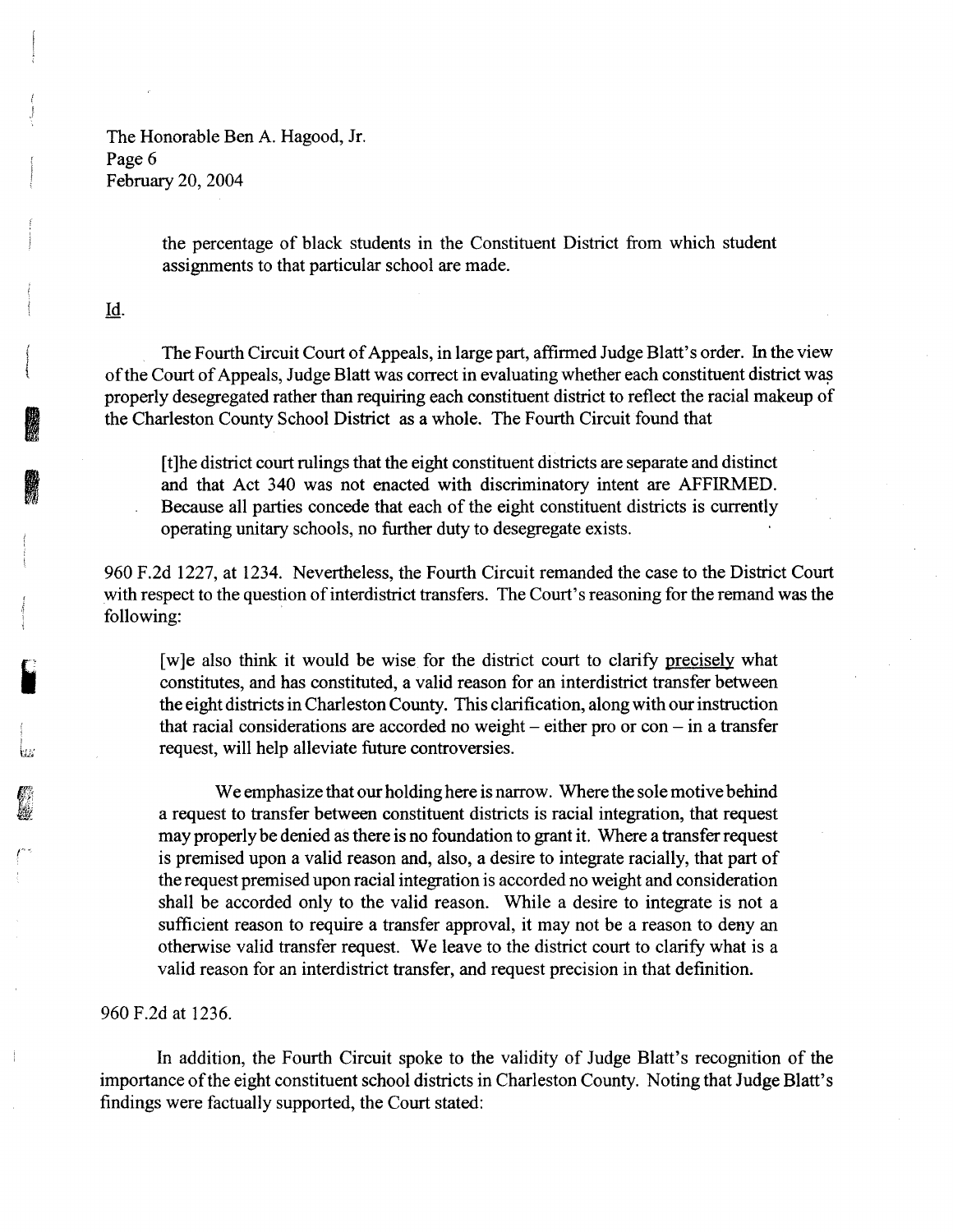The Honorable Ben A. Hagood, Jr. Page 7 February 20, 2004

> [t]hus appellant's claim is simply that there is only one school district in Charleston County – the  $CCSD$  – and that the eight constituent districts are merely shams. On this issue, the district court treated the constituent districts as separate political entities and the powers vested in them as important, separate and apart from the responsibilities of the CCSD. See Charleston County, 738 F. Supp. at 1525. This finding is not clearly erroneous. The local determination of school attendance zones and student discipline is a tradition as rich as the neighborhood school itself. 'No single tradition in public education is more deeply rooted than local control over the · operation of schools; local autonomy has long been thought essential both to the maintenance of community concern and support for public schools and to [the] quality of the educational process." Milliken [v. Bradley, 418 U.S. 717, 94 S.Ct. 3112, 41 L.Ed.2d 1069 (1974)] at 741-42, 94 S.Ct. at 3125-26; see Wright v. Council of Emporia, 407 U.S. 451, 469, 92 S.Ct. 2196, 2206, 33 L.Ed.2d 51 (1972); San Antonio Independent Sch. Dist. v. Rodriquez, 411 U.S. 1, 50, 93 S.Ct. 1278, 1308, 36 L.Ed.2d 16 (1973).

960 F.2d at 1233.

**INSURANCE** 

**INSTEAD OF STREET** 

**I** 

# Governing Case Law Recognizing That a Judicial Declaration of Unitary Status Terminates Federal Supervision

Numerous authorities have consistently recognized that a judicial declaration of unitary status terminates federal judicial supervision of a school district. Ms. Brannan' s memorandum, referenced above, cites many of these cases. Among these are Bd. of Ed. of Oklahoma City Public School District v. Dowell, 498 U.S. 237, 111 S.Ct. 630, 112 L.Ed.2d 715 (1991) and Riddick v. School Board of the City of Norfolk, 784 F.2d 521 (4<sup>th</sup> Cir. 1986). In Dowell, the United States Supreme Court stated that

[ d]issolving a desegregation decree after the local authorities have operated in compliance with it for a reasonable period of time properly recognizes that "necessary concern for the important values of local control of public school systems dictates that a federal court's regulatory control of such systems not extend beyond the time required to remedy the effects of past intentional discrimination."

498 U.S. at 248. The Court further commented that"[ a] school district which has been released from an injunction imposing a desegregation plan no longer requires court authorization for the promulgation of policies and rules regulating matters such as assignment of students and the like .... " Id., at 250.

In Riddick, the Fourth Circuit explained that "the district court retains jurisdiction until it is clear that the unlawful segregation has been completely eliminated. But once the goal of a unitary school system is achieved, the district court's role ends." 784 F.2d at 535. Moreover, the Riddick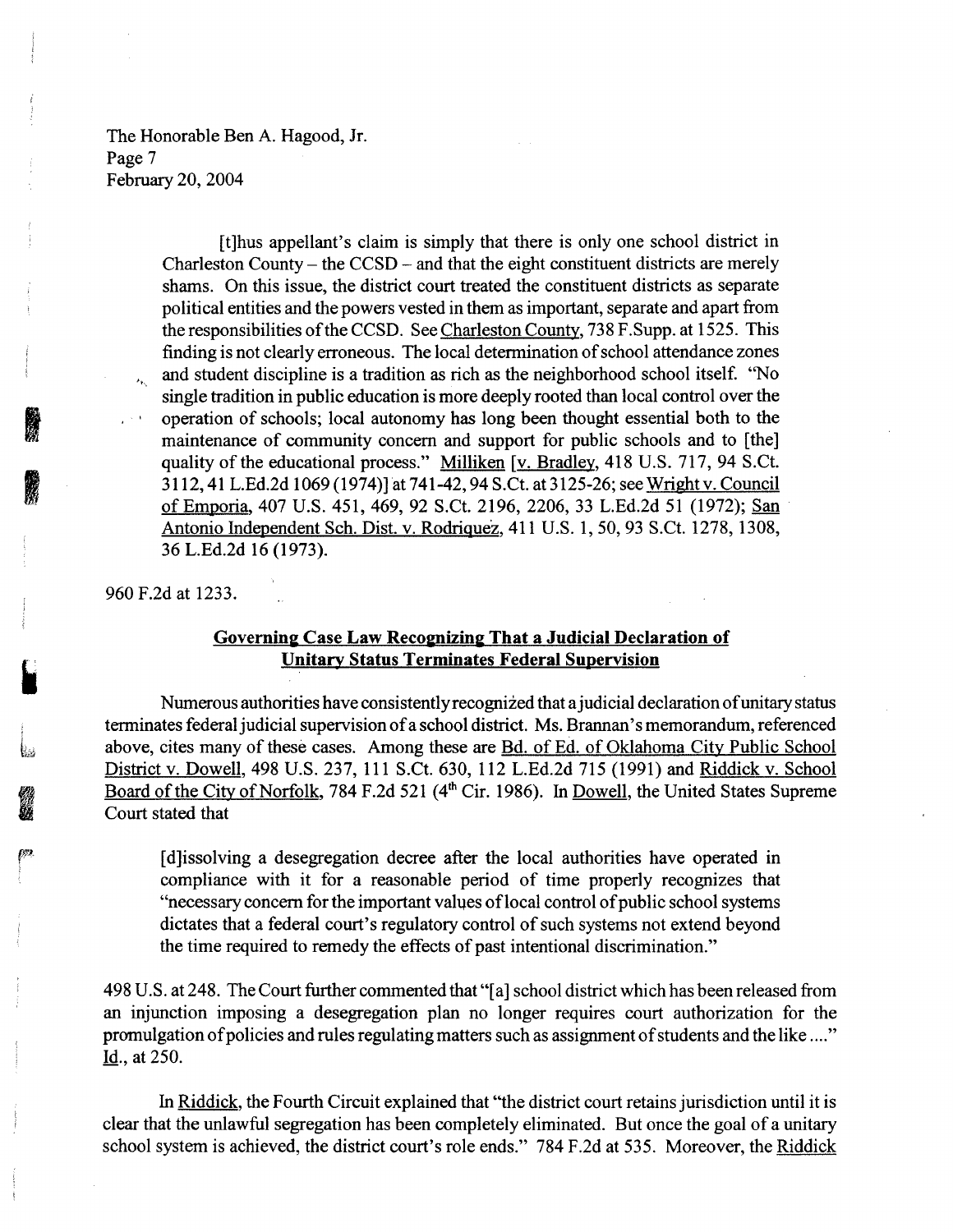The Honorable Ben A. Hagood, Jr. Page 8 February 20, 2004

I

**INSTEAD OF STREET** 

r··

Court noted that "the right of the federal courts must end when the objective sought has been achieved." Id., at 536. In the view of the Fourth Circuit, once a finding of the achievement of unitary status has been made, "control of the system must be allowed to return to local officials." Id., at 539.

Courts have held that upon declaration of unitary status for a school district, that district "must begin making its own decisions, guided by the Constitution, applicable case law, and its best professional judgment, on whether changes should be made in school assignments ..." or other policies or procedures relating to the district. Little Rock Sch. Dist. v. Pulaski Co. Special School Dist., 237 F.Supp.2d 988, 1087 (E.D. Ark. 2002). See also, Belk v. Charlotte Mecklenburg Bd. Ed., 269 F.3d 305, 311 (4<sup>th</sup> Cir. 2001) (en banc). In <u>Davis v. Sch. Dist. of Pontiac</u>, 95 F.Supp.2d 688, 697, n. 10, the Court declined to exercise continuing jurisdiction over a district which had been declared to be unitary in order to monitor implementation over that District's newly adopted student and faculty assignment plan. There, the Court emphasized that "of course ... [the District is] ... free to implement this plan on its own without judicial supervision." And, in Stell v. Bd. of Pub. Ed. for Savannah, 860 F.Supp. 1563, 1583 (S.D. Ga. 1994), the Court noted that a "school system will always be in a state of transformation, as it responds to current circumstances and prepares for prospective growth and needs."

Federal courts have also recognized that once a school district has been declared to be unitary, the plaintiffs bear the burden of proving any alleged new constitutional violations. For example, in Dowell, supra, the Supreme Court of the United States stated the following:

[a] school district which has been released from an injunction imposing a desegregation plan ... remains subject to the mandate of the Equal Protection Clause of the Fourteenth Amendment. If the Board was entitled to have the decree terminated as of 1985, the District Court should then evaluate the Board's decision to implement the [student reassignment plan] under appropriate equal protection principles.

498 U.S. at 250. And in Swann v. Charlotte-Mecklenburg Bd. of Ed., 402 U.S. 1, 31-32, 91 S.Ct. 1267, 28 L.Ed.2d 554 ( 1971 ), the Supreme Court noted that following a declaration of unitary status,

federal courts are [not] without power to deal with future problems, but in the absence of a showing that either the school authorities or some other agency of the State has deliberately attempted to fix or alter demographic patterns to affect the racial composition of the schools, further intervention by a district court should not be necessary.

Moreover, in Riddick, supra, the Fourth Circuit stated that "[o]nce a school system has achieved unitary status, a court may not order further relief to counter-act resegregation that does not result from the school system's intentionally discriminatory acts." 784 F.2d at 536. See also,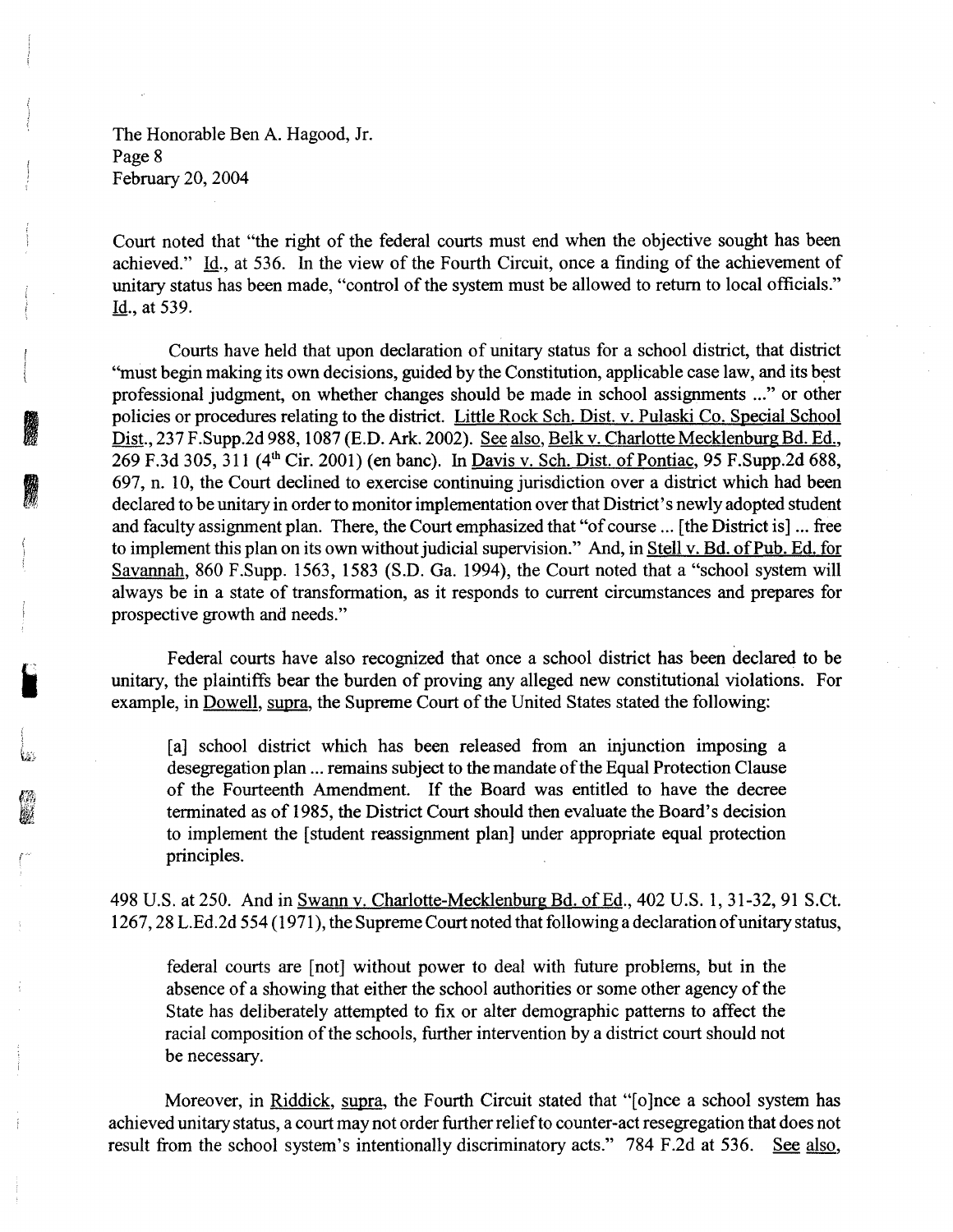The Honorable Ben A. Hagood, Jr. Page 9 February 20, 2004

Arlington Heights v. Met. Housing Dev. Corp., 429 U.S. 252 (1977); Washington v. Davis, 426 U. S. 229 (1976). In addition, the Riddick Court emphasized that "Swann and the cases that follow, both in the Supreme Court and in the courts of appeals, require a plaintiff to prove discriminatory intent on the part of the school board of a unitary school system." 784 F.2d at 537. The Court there held that "the burden of proving discriminatory intent attaches to a plaintiff once a <u>de jure</u> segregated school system has been found to be unitary." Id., at 538. Thus, as the Fourth Circuit emphasized in Vaughns v. Bd. of Ed. of Prince George's County, 758 F.2d 983, 988 (4<sup>th</sup> Cir. 1985), once a school system has "discharged its duty to liquidate the dual system and replace it with a unitary one," the district court's jurisdiction is at an end.

## **Your Question**

Thus, the foregoing case law, which concludes that a judicial determination of a district's unitary status terminates a federal court's supervision over that district, is clear. The question here, however, is whether this body of law may be safely relied upon without caveat, considering the unique nature of the Charleston County School District and Judge Blatt's Order. This Order clearly recognized the importance of the School District's eight constituent districts in reaching the decision that the District had achieved unitary status.

Your specific question is whether legislation which eliminates the Charleston County Constituent School Boards' powers or reduces those Boards' authority over students and other school personnel would "jeopardize in any way, the 'unitary status"' and thereby "lead to a reanalysis by the federal courts of whether the structure and actions of the Charleston County School District violates any equal protection rights, or any other constitutional or statutory rights?"

Ms. Brannan' s memorandum concludes that ''the answer is 'no,' both on a technical legal and practical level." After reviewing the foregoing legal authorities, she correctly writes that "[o]nce a school district has been declared unitary, if the United States, parents or organizations wish to challenge in a school desegregation case a changed governance structure, policy or practice, they must carry the burden of showing that the change was adopted with a racially discriminatory intent in violation of the Equal Protection Clause." Ms. Brannan notes that "House Bill 4164 would not change any students' assignment ..." but would "identify the Charleston County School District, rather than the constituent districts, as the locus of student assignment authority." In her opinion, for the same reason that Judge Blatt found Act No. 340 constitutional - because it "did not create any further segregation" - House Bill 4164 "similarlywould not create or enhance segregation [but] ... might create a potential for some reduction in racial isolation in same schools." Thus, she opines, "House Bill 4164 does not force the District to develop a county-wide desegregation plan ... and any plaintiffs would bear a heavy burden in convincing a court that the District should be required to do so."

In answering you question, it is important to consider the nature of a judicial determination that a school district is afforded unitary status. As federal courts have often stressed, a finding that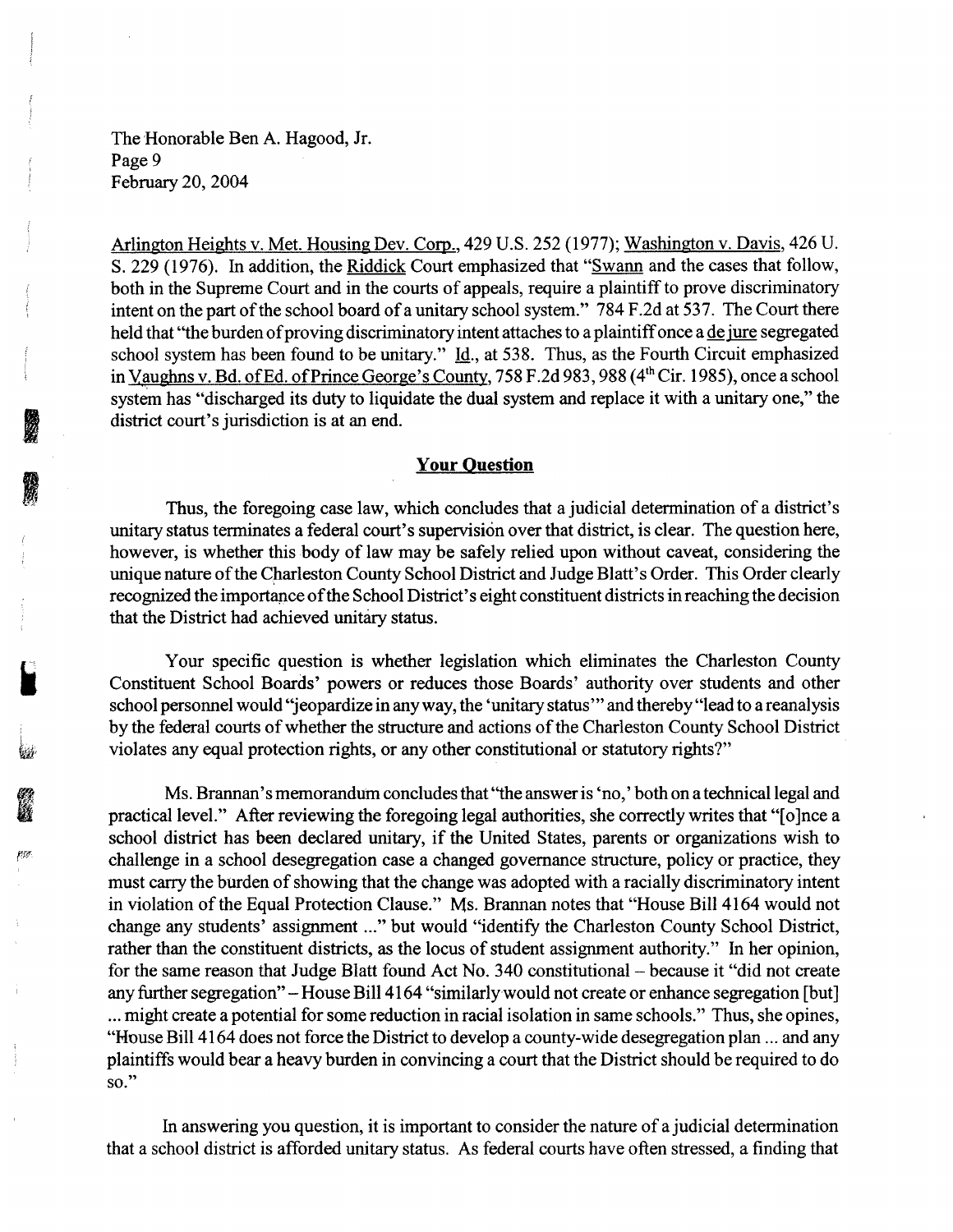The Honorable Ben A. Hagood, Jr. Page 10 February 20, 2004

a school district is unitary is a factual determination by the District Court, usually based upon an extensive factual record. Coalition To Save Our Children v. State Bd. of Ed. of the State of Delaware, 90 F.3d 132 (3d Cir. 1996). Indeed, the Fourth Circuit, in reviewing Judge Blatt's decision in U.S., et al. v. Charleston County School District, et al., emphasized that

[o]n review, we are bound to the district court's factual findings unless they are clearly erroneous. See Fed. R. Civ. Pro. 52(a); Vaughns v. Board of Educ., 758 F.2d 983 (4<sup>th</sup> Cir. 1985). Because the district court literally lived with this school desegregation case for a number of years, its factual determinations are accorded a high level of acceptance. See Columbus Bd. of Educ. v. Penick, 443 U.S. 449, 457 n. 6, 99 S.Ct. 2941, 2947 n. 6, 61L.Ed.2d666 (1979); Riddick v. School Bd., 784 F.2d 521 (4<sup>th</sup> Cir.), cert. denied 479 U.S. 938, 107 S.Ct. 420, 93 L.Ed.2d 370 (1986) (Factual findings by the district court in school desegregation case, especially where the presiding judge has lived with the case for many years, are entitled to great deference on review).

960 F.2d at 1231.

I

I ,

 $/2$ 

Moreover, in Riddick, supra, the Fourth Circuit recognized that "[t]he principles of collateral estoppel or issue preclusion are applicable to school desegregation cases." 784 F.2d at 531, citing Los Angeles Branch NAACP v. L.A. Unified School Dist., 750 F.2d 731 (9<sup>th</sup> Cir. 1985); Bronson v. Board of Education of City School Dist., 687 F.2d 836 (6<sup>th</sup> Cir. 1982). The Riddick Court quoted Montana v. United States, 440 U.S. 147, 153-4, 99 S.Ct. 970, 973-74, 59 L.Ed.2d 210 (1979) as follows:

[a] fundamental precept of common-law adjudication, embodied in the related doctrines of collateral estoppel and res judicata, is that a right, question or fact distinctly put in issue and directly determined by a court of competent jurisdiction ... cannot be disputed in a subsequent suit between the same parties or their privies ... .' Southern Pacific R. Co. v. United States, 168 U.S. 1, 48-49 [18 S.Ct. 18, 27, 42 L.Ed. 355] (1987). Underresjudicata, a final judgment on the merits bars further claims by parties or their privies based on the same cause of action. (Citations omitted) Under collateral estoppel, once an issue is actually and necessarily determined by a court of competent jurisdiction, that determination is conclusive in subsequent suits based on different cause of action involving a party to the prior litigation. (Citations omitted) Application of both doctrines is central to the purpose for which civil courts have been established, the conclusive resolution of disputes within the jurisdictions. (Citations omitted) To preclude parties from contesting matters that they have had a full and fair opportunity to litigate protects their adversaries from the expense and vexation attending multiple lawsuits, conserves judicial resources, and fosters reliance on judicial action by minimizing the possibility of inconsistent decisions.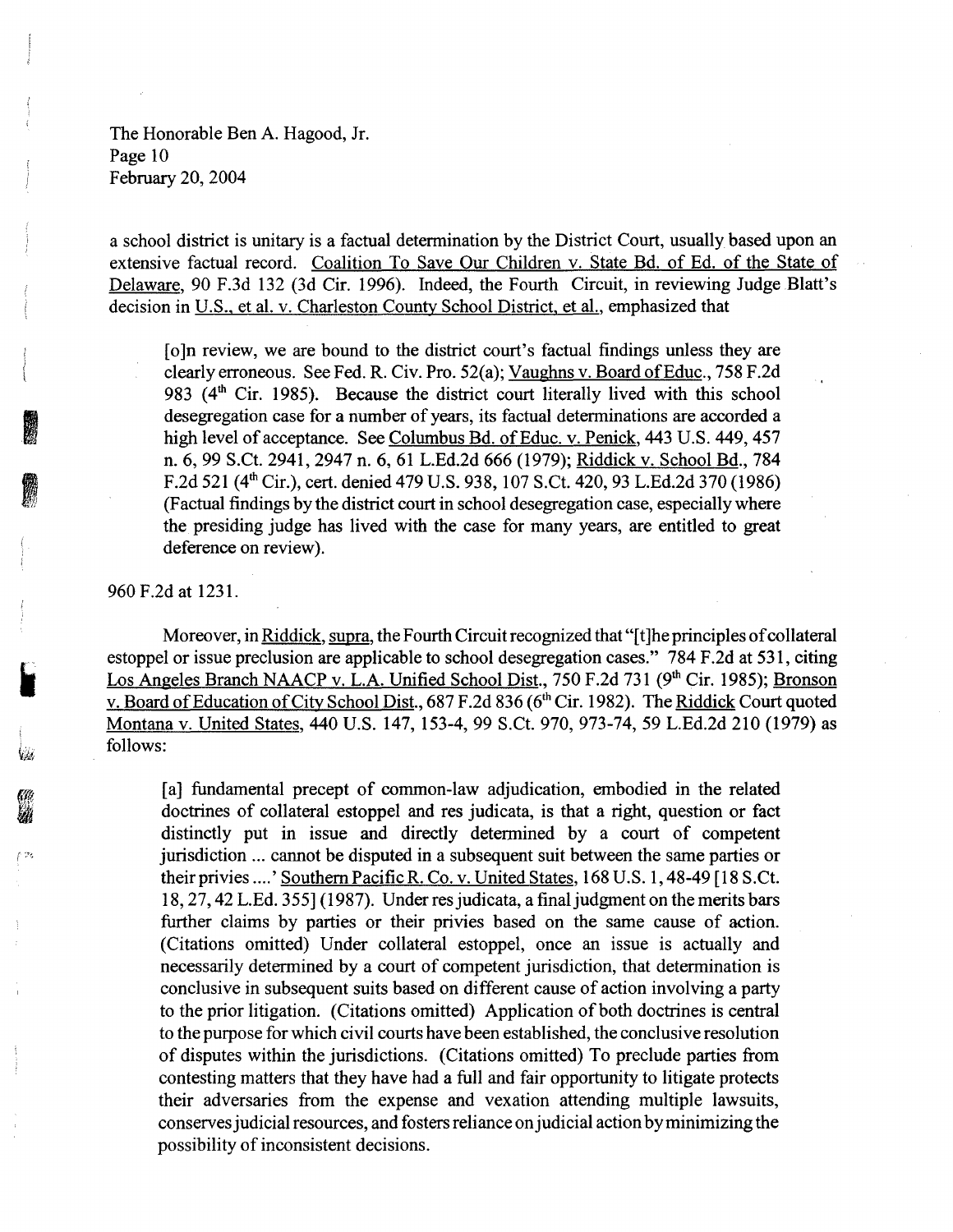The Honorable Ben A. Hagood, Jr. Page 11 February 20, 2004

.I

**INSTEAD OF STREET** 

I'

784 F .2d at 5 31. The Court has further defined "collateral estoppel" as "mean[ ing] simply that when an issue of ultimate fact has once been determined by a valid and final judgment, that issue cannot again be litigated between the same parties in any future lawsuit." Ashe v. Swenson, 397 U.S. 436, 443, 90 S.Ct. 1189, 25 L.Ed.2d 469 (1970). In Riddick, the Fourth Circuit concluded that the earlier order by the District Court finding that the Norfolk school system had achieved ''unitary status" was binding even upon the United States, as well as upon other parties to the original action.

On the other hand, the case law is abundant that the doctrine of collateral estoppel (issue preclusion) is inapplicable where the facts and law have materially changed. As the Court stressed in Montana v. United States, supra, principles of collateral estoppel are not appropriate when "controlling facts or legal principles have changed significantly since the [prior] judgment." 440 U.S. at 155. See also, Berwind Corp. v. Appel. et al., 94 F.Supp.2d 597, 611 (E.D.Pa. 2000) ["A material change in the law or development in the controlling principles may vitiate issue preclusion."] Moreover, the United States Supreme Court, in State Farm Mut. v. Automobile Ins. Co., 324 U.S. 154, 162 (1945), stated that it was "the general rule that res judicata is no defense where between the time of the first judgment and the second there has been an intervening decision or a change in the law creating an altered situation." The Fourth Circuit has recognized this "general rule" as well. See, Comm. Of Internal Revenue v. Arundel- Brooks Concrete Corp., 152 F.2d 225  $(4<sup>th</sup> Cir. 1945)$ . As the Court emphasized in Spradling v. City of Tulsa, 198 F.3d 1219, 1223 (10<sup>th</sup>) Cir. 2000),

[t]he doctrines of collateral estoppel and res judicata ... apply only in cases where controlling facts and law remain unchanged. Consequently, res judicata and collateral estoppel are inapplicable where, between the first and second suits, an intervening change in the or modification of significant facts create new legal conditions.

In other words, a substantive change in the statutes concerning the governance of the Charleston County School District could forfeit the virtually unassailable defenses of collateral estoppel and res judicata which the District currently enjoys. Currently, the District has a governance statute which has been upheld by the Fourth Circuit Court of Appeals as constitutional. Even though the Legislature is now free to substantively change the law if it so desires, it should also be recognized that by doing so, the District may well be giving up the defenses and protections which could be used in any future lawsuits raising desegregation issues.

### **Conclusion**

(1) As you indicate, federal case law clearly supports the principle that a judicial finding of a unitary school district in Charleston County means that any future plaintiff must prove discriminatory intent in order to be successful in any subsequent suit alleging resegregation. Current law is to the effect that once a school district has been declared to be unitary, the burden of proving any new constitutional violation is quite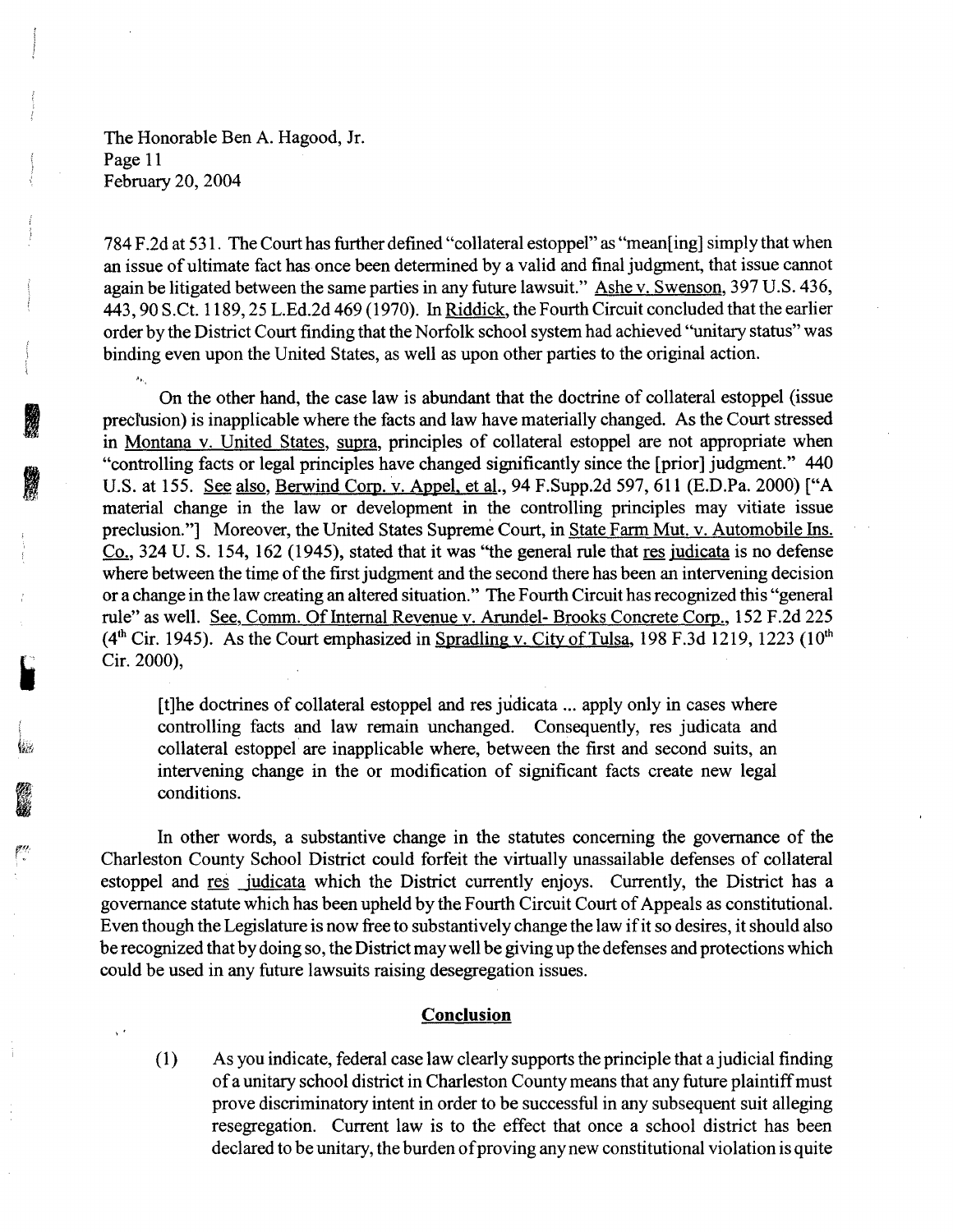The Honorable Ben A. Hagood, Jr. Page 12 February 20, 2004

> high and rests upon those bringing the new suit. Local control to implement policies and procedures is thus returned once the District is deemed to be fully desegregated. In order to re-establish judicial intervention concerning any alleged resegregation of schools in Charleston, a plaintiff must prove that such resegregation resulted "from the school system's intentionally discriminatory acts." Riddick, supra, 784 F.2d at 536. Moreover, the South Carolina General Assembly possesses plenary power to "enact any law not specifically or impliedly prohibited by the Constitution." Duncan v. York County, 267 S.C. 327, 228 S.E.2d 92 (1976).

However, this does not mean that substantive changes in the law governing Charleston County School District would not create substantial new legal problems for the District. Any substantial change in the law governing the Charleston County School District would carry with it a number of legal risks. First of all, a change in the District's law would most probably remove any defense of collateral estoppel and res judicata which the District currently enjoys. Judge Blatt's finding of a unitary school district was, as noted, based upon the facts and the law in existence when he issued his order. Any substantial change in those facts and that law necessarily means that the legal and factual foundation upon which his judicial declaration of a unitary school district was based, may no longer exist. Thus, the District could well lose the virtually absolute defenses of res judicata and collateral estoppel in any new litigation. Put another way, at present, the District possesses a governance law which has been upheld as constitutionally valid by the Fourth Circuit Court of Appeals. Any substantive change in that law could well remove that protection.

- (3) Second, while the burden on any future plaintiffs in proving resegregation would be high, there is clearly a likelihood that litigation would, nonetheless, result. Its allegations, as well as its likelihood of success or failure, are impossible to predict at this point. Ours is a litigious society, and even unfounded or misguided lawsuits - as well as serious and meritorious ones - consume substantial time, talent and resources. Note, even though the Plaintiffs in Riddick did not ultimately prevail, it was only a change in the District's policy which resulted in new litigation. Moreover, while the Department of Justice certainly might be the party which would bring a new lawsuit against the District, such action could legally be brought by any plaintiff with the necessary standing. In a question like this, interested parties would likely abound.
- ( 4) Third, we add that a legislative change, either abolishing the eight constituent school districts in the Charleston County School District or substantially changing the authority of those districts, would clearly alter the legally protected status quo which the District currently enjoys as a result of Judge Blatt's Order. That Order, finding that the Charleston County School District had achieved unitary status, was based upon the District Court's extensive fact-finding, and was founded upon the existence

(2)

I

**IN SERIES** I ;<br>}<br>}